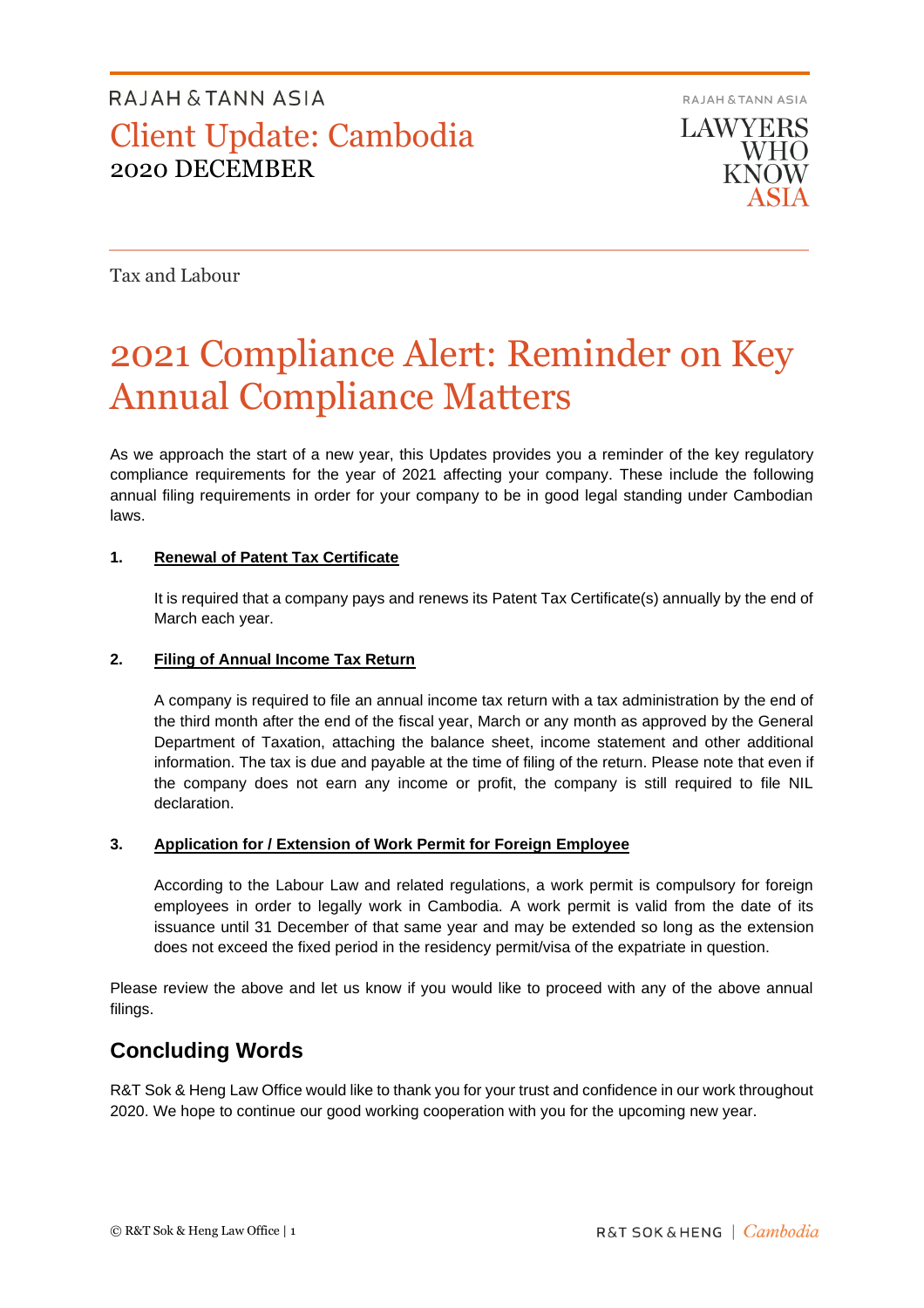**RAJAH & TANN ASIA** 

**LAWYERS** WHO<br>KNOW ASIA

# **Contacts**



**HENG Chhay** Managing Partner

T +855 23 963 112 / 113 F +855 23 963 116 [heng.chhay@rajahtann.com](mailto:heng.chhay@rajahtann.com)



**Hout Sotheary** Partner

D +855 23 963 112/113 F +855 23 963 116 [hout.sotheary@rajahtann.com](mailto:hout.sotheary@rajahtann.com)



**CHUM Socheat** Tax Manager

D +855 23 963 112 / 113 F +855 23 963 116 [chum.socheat@rajahtann.com](mailto:chum.socheat@rajahtann.com)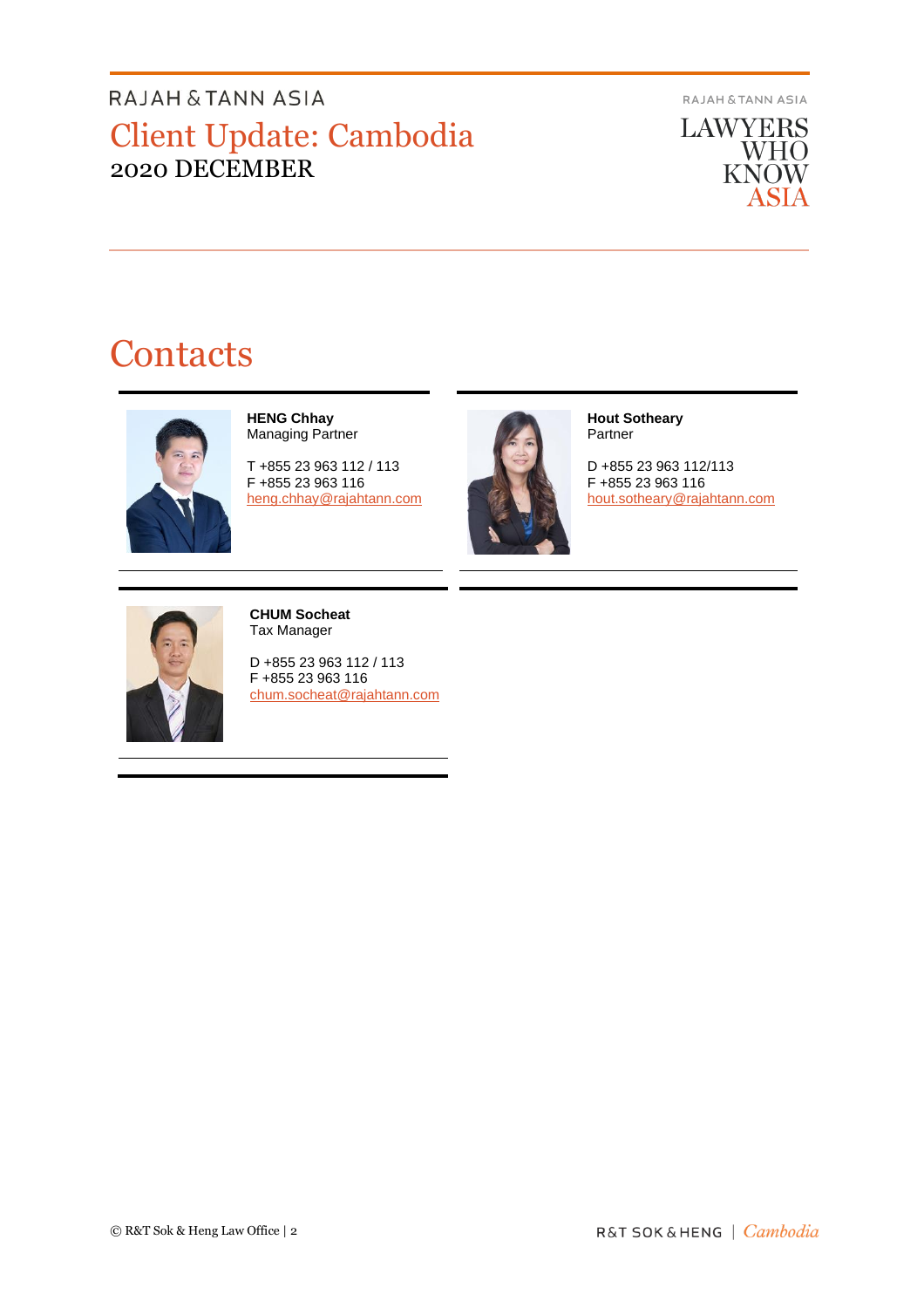**RAJAH & TANN ASIA** 

**LAWYERS** WHO **KNOW** 

# Our Regional Contacts

RAJAH & TANN  $\int$  *Singapore* **Rajah & Tann Singapore LLP** T +65 6535 3600 sg.rajahtannasia.com

### R&T SOK&HENG | Cambodia

**R&T Sok & Heng Law Office** T +855 23 963 112 / 113 F +855 23 963 116 kh.rajahtannasia.com

RAJAH & TANN 立杰上海 SHANGHAI REPRESENTATIVE OFFICE | China

**Rajah & Tann Singapore LLP Shanghai Representative Office** T +86 21 6120 8818 F +86 21 6120 8820 cn.rajahtannasia.com

ASSEGAF HAMZAH & PARTNERS | Indonesia **Assegaf Hamzah & Partners**

#### **Jakarta Office**

T +62 21 2555 7800 F +62 21 2555 7899

#### **Surabaya Office**

T +62 31 5116 4550 F +62 31 5116 4560 www.ahp.co.id

## RAJAH & TANN | Lao PDR

**Rajah & Tann (Laos) Co., Ltd.** T +856 21 454 239 F +856 21 285 261 la.rajahtannasia.com

### **CHRISTOPHER & LEE ONG** | Malaysia

**Christopher & Lee Ong** T +60 3 2273 1919 F +60 3 2273 8310 www.christopherleeong.com

#### RAJAH & TANN  $\mid$  *Myanmar*

**Rajah & Tann Myanmar Company Limited** T +95 1 9345 343 / +95 1 9345 346 F +95 1 9345 348 mm.rajahtannasia.com

#### **GATMAYTAN YAP PATACSIL**

**GUTIERREZ & PROTACIO (C&G LAW)** | *Philippines* **Gatmaytan Yap Patacsil Gutierrez & Protacio (C&G Law)**  T +632 8894 0377 to 79 / +632 8894 4931 to 32 F +632 8552 1977 to 78 www.cagatlaw.com

### RAJAH & TANN | *Thailand*

**R&T Asia (Thailand) Limited** T +66 2 656 1991 F +66 2 656 0833 th.rajahtannasia.com

#### RAJAH & TANN LCT LAWYERS | Vietnam **Rajah & Tann LCT Lawyers**

#### **Ho Chi Minh City Office**

T +84 28 3821 2382 / +84 28 3821 2673 F +84 28 3520 8206

#### **Hanoi Office**

T +84 24 3267 6127 F +84 24 3267 6128 www.rajahtannlct.com

Rajah & Tann Asia is a network of legal practices based in Asia.

Member firms are independently constituted and regulated in accordance with relevant local legal requirements. Services provided by a member firm are governed by the terms of engagement between the member firm and the client.

This update is solely intended to provide general information and does not provide any advice or create any relationship, whether legally binding or otherwise. Rajah & Tann Asia and its member firms do not accept, and fully disclaim, responsibility for any loss or damage which may result from accessing or relying on this update.